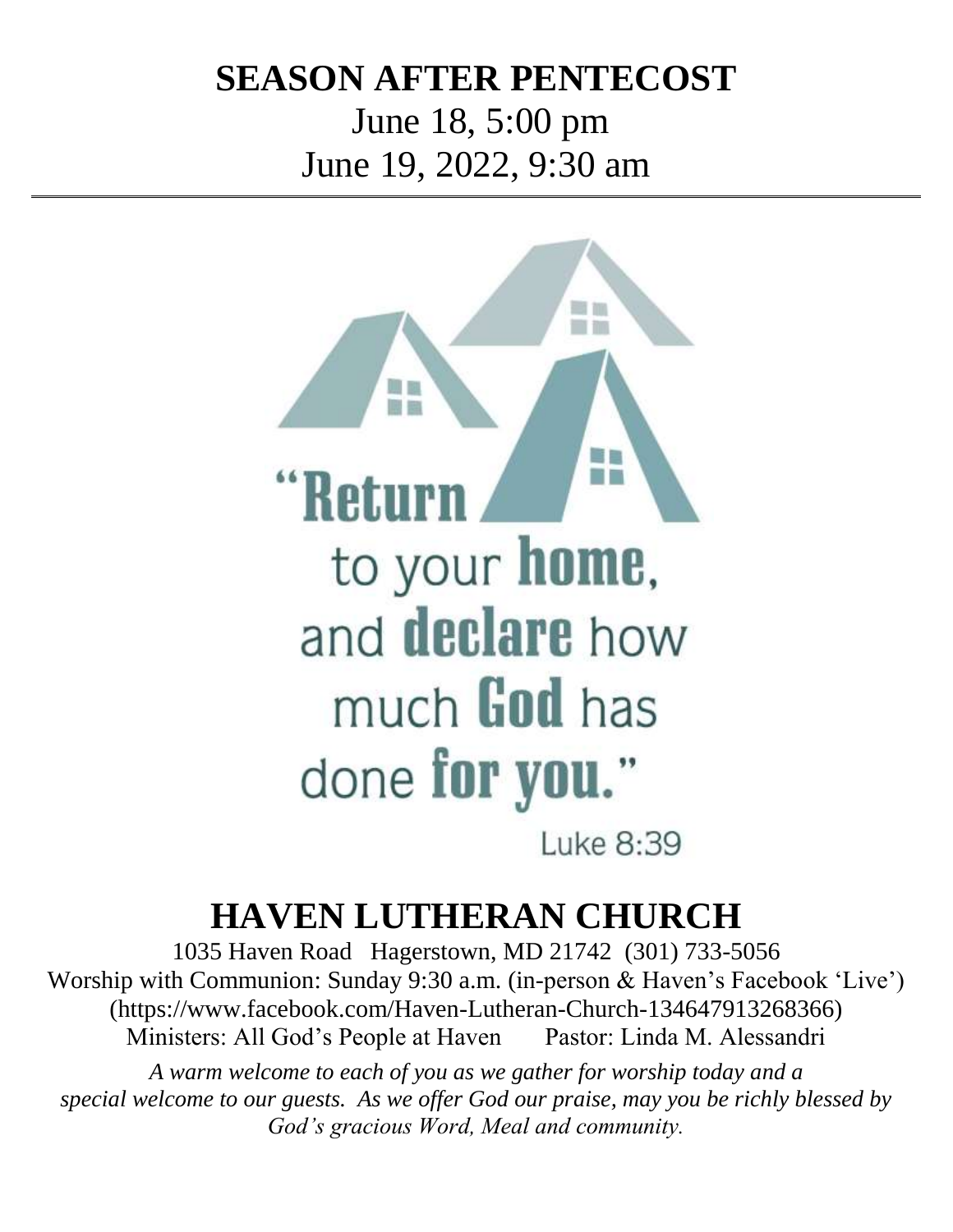#### **COME LET US WORSHIP FIRST AND FOREMOST --- WELCOME! HAVEN IS WORKING TO PROTECT EVERYONE'S HEALTH**

#### **Here are some precautions we ask you to honor:**

- The air in Haven's sanctuary is circulated 24/7 through ionizing filtering system.
- We are following the latest CDC guidelines, masks are optional and left to your discretion.
- If you are feeling poorly or have a temperature, please join worship on-line. Call the church to be added to the prayer list or speak with the pastor.
- Hand sanitizing stations and masks are available at both entrances. There are also hand sanitizers in each pew. Please sanitize frequently.
- There are chairs for those who wish to social distance in the narthex.
- Passing of the peace will be from your seat (wave, bow or fist bump).
- Communion will be distributed around the altar rail. Please follow the directions of your ushers to come forward. Communion can be brought to you if you prefer not to come forward.

#### **Pass on the word that Haven is a good place to worship, with safeguards in place to combat COVID during these challenging times.**

Like Jesus, we strive to invite, welcome and include everyone. Thus, practicing good hospitality, PLEASE do not ask or quiz persons about their mask choice OR their vaccination status.

*"I was glad when you said, 'Let us go to the house of the Lord." Psalm 121:1*



 $\mathfrak{D}$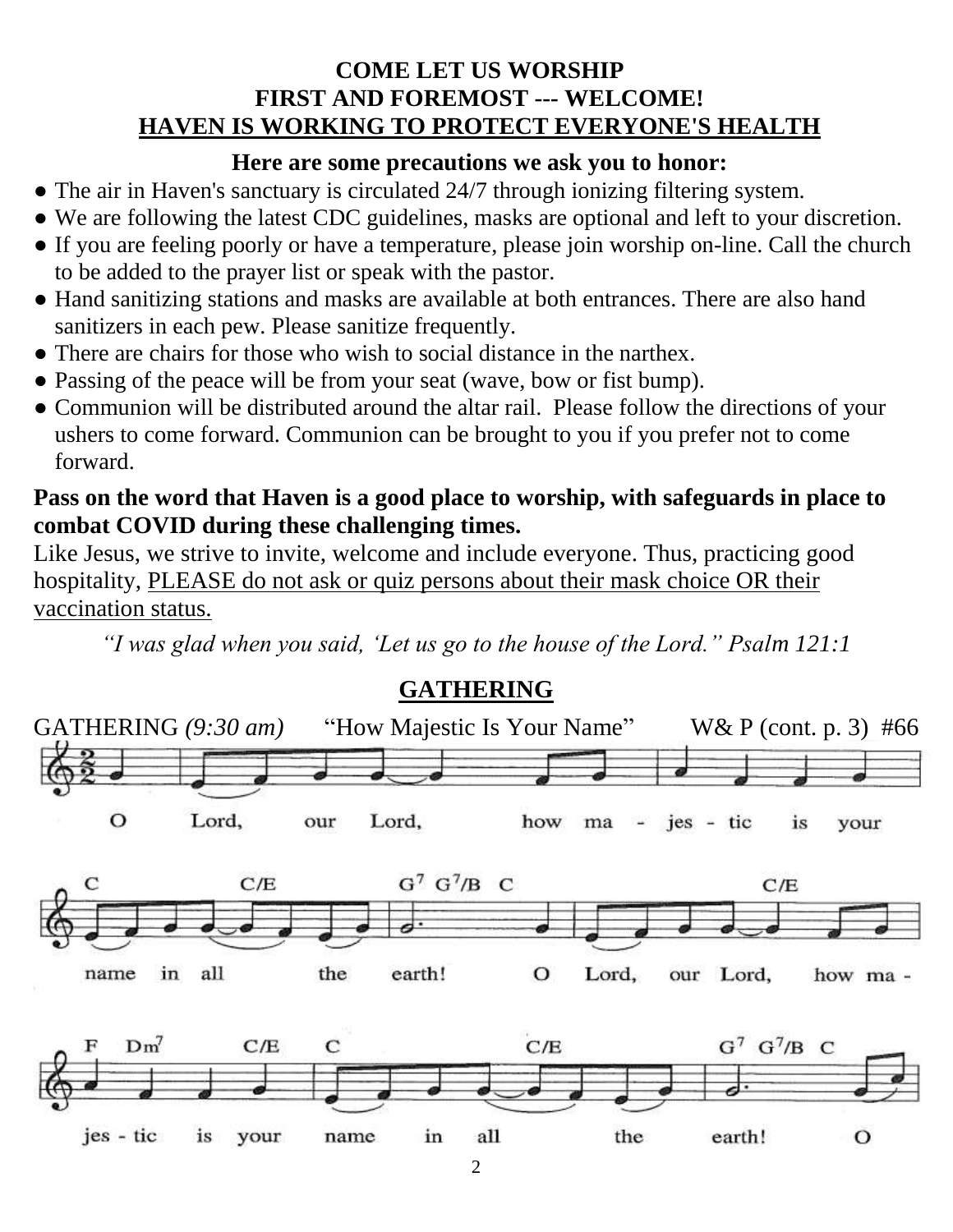

### WELCOME AND ANNOUNCEMENTS

- A: It is a good thing to give thanks to the LORD, to sing praise to your name, Most High;
- **C: to herald your love in the morning and your faithfulness at night.** (*Psalm 92-1-2)*

*(after the announcements)*

- A: Brought together and guided by the Holy Spirit, we openly "\*conspire" to breathe God's goodness and saving grace into the world, as we
- **C: "honor God, reach out with love to our members and the community and share the gospel of Jesus Christ."**

 *(Haven Lutheran's Mission Statement) \* conspire = breathe together; act in harmony"*

PRELUDE *(9:30 am) "Solfeggio"* Carl Philipp Emmanuel Bach

# LITANY OF PRAYER FOR FATHER'S DAY

- P: God our father, we give you thanks and praise for fathers young and old, who have tried their best to show your love to their children.
- P: We pray for new fathers, full of hope. For long-time fathers, full of wisdom. For the fathers yet to be, and fathers soon to be.
- **C: may they find courage and perseverance to balance work, family and faith in joy and sacrifice.**
- P: For step-fathers and adoptive fathers who have assumed that role with love and joy, and strived to create a life-giving family.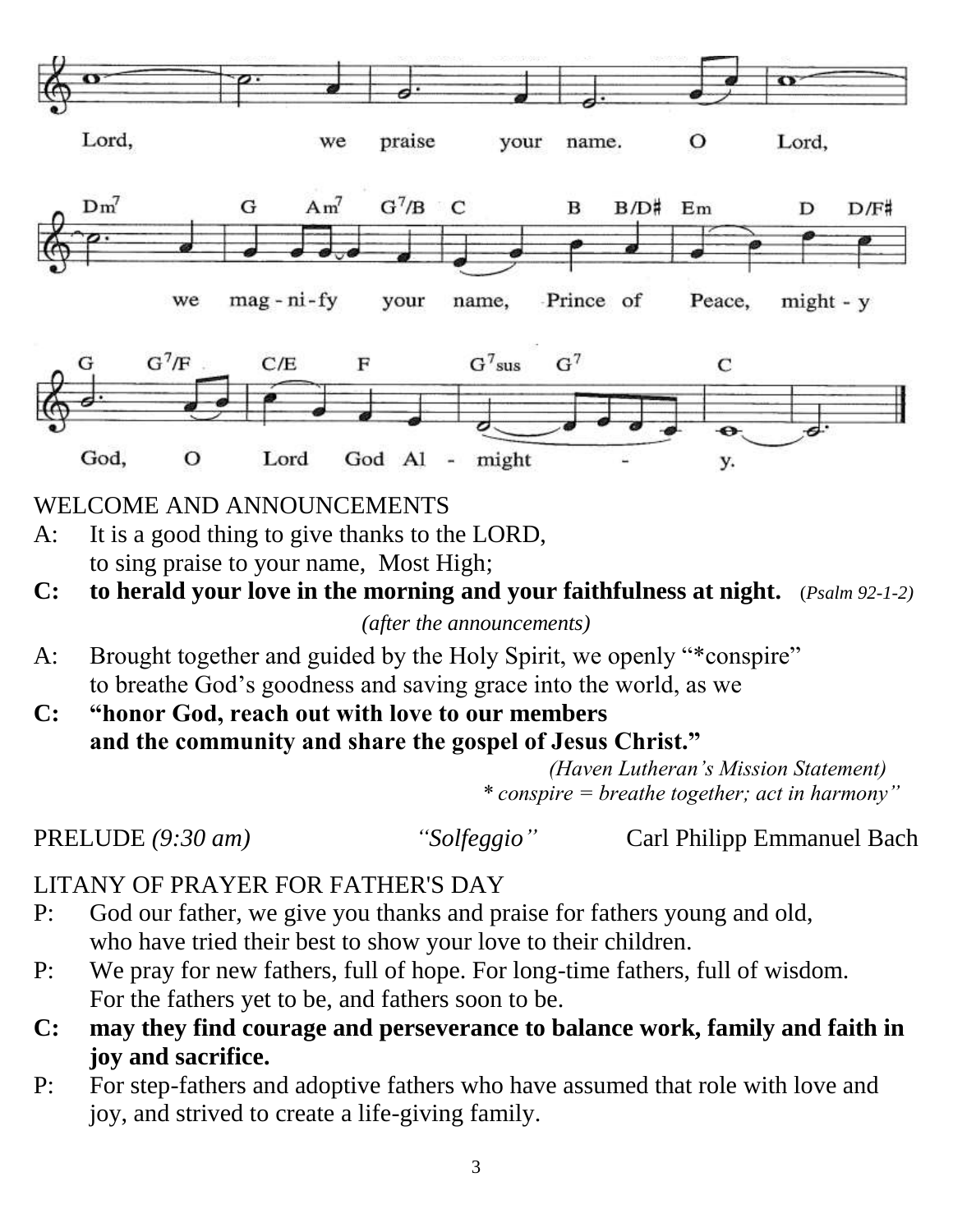- **C: Holy God, hear this prayer for step-fathers and adoptive fathers.**
- P: For fathers who have lost a child through death, that their faith may give them hope, and their family and friends support and console them
- **C: Holy God, hear this prayer for our fathers that mourn.**
- P: For men, though without children of their own, who cherished the next generation as if they were their own. For those men who nurtured and cared for us in their role as mentors and guides.
- **C: Holy God, hear this prayer for our father figures.**
- P: We remember fathers, grandfathers, and great grandfathers whose presence are greatly missed and whose lessons and memories still enrich our lives.
- **C: Holy God, hear this prayer for our fathers who remain in our hearts.**
- P: In all times sustain fathers with the knowledge that they are your beloved children.
- **C: We ask this in Jesus' name. Amen**.



### GREETING

P: The grace of our Lord Jesus Christ, the love of God, and the communion of the Holy Spirit be with you all.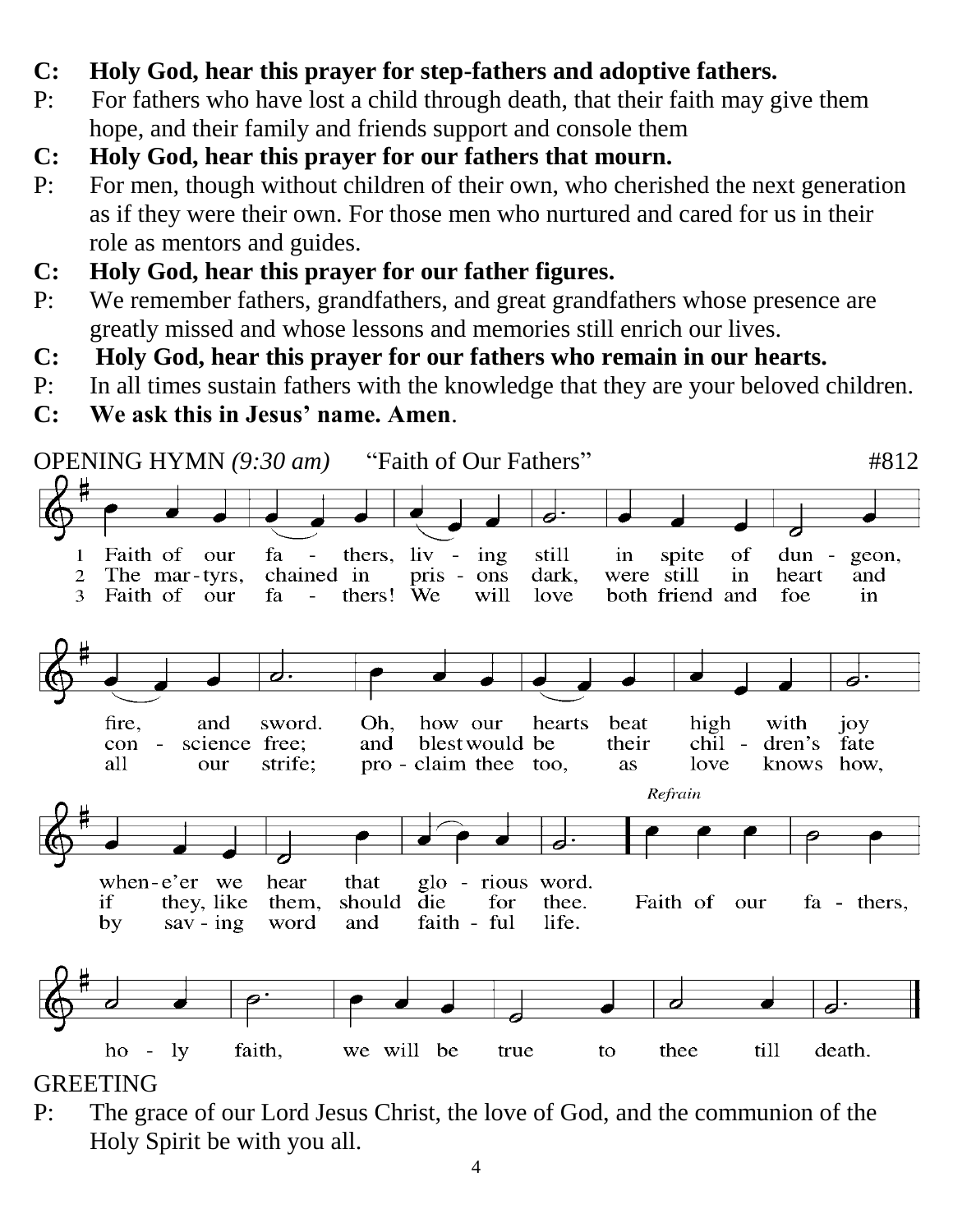#### **C: And also with you.**

#### PRAYER OF THE DAY **C: Amen.**

#### **WORD**

CHILDREN'S MESSAGE *(9:30 am)* "He's My Rock, My Sword, My Shield" *He's my rock, my sword, my shield He's my wheel within the wheel He's my lily of the valley My bright and morning star Makes no difference what you say I'm goin' on my knees and pray Serving everyday 'til Jesus come. Variation on Randy Travis song of the same title*

FIRST READING Isaiah 65:1-9 A: The Word of the Lord. **C: Thanks be to God.**

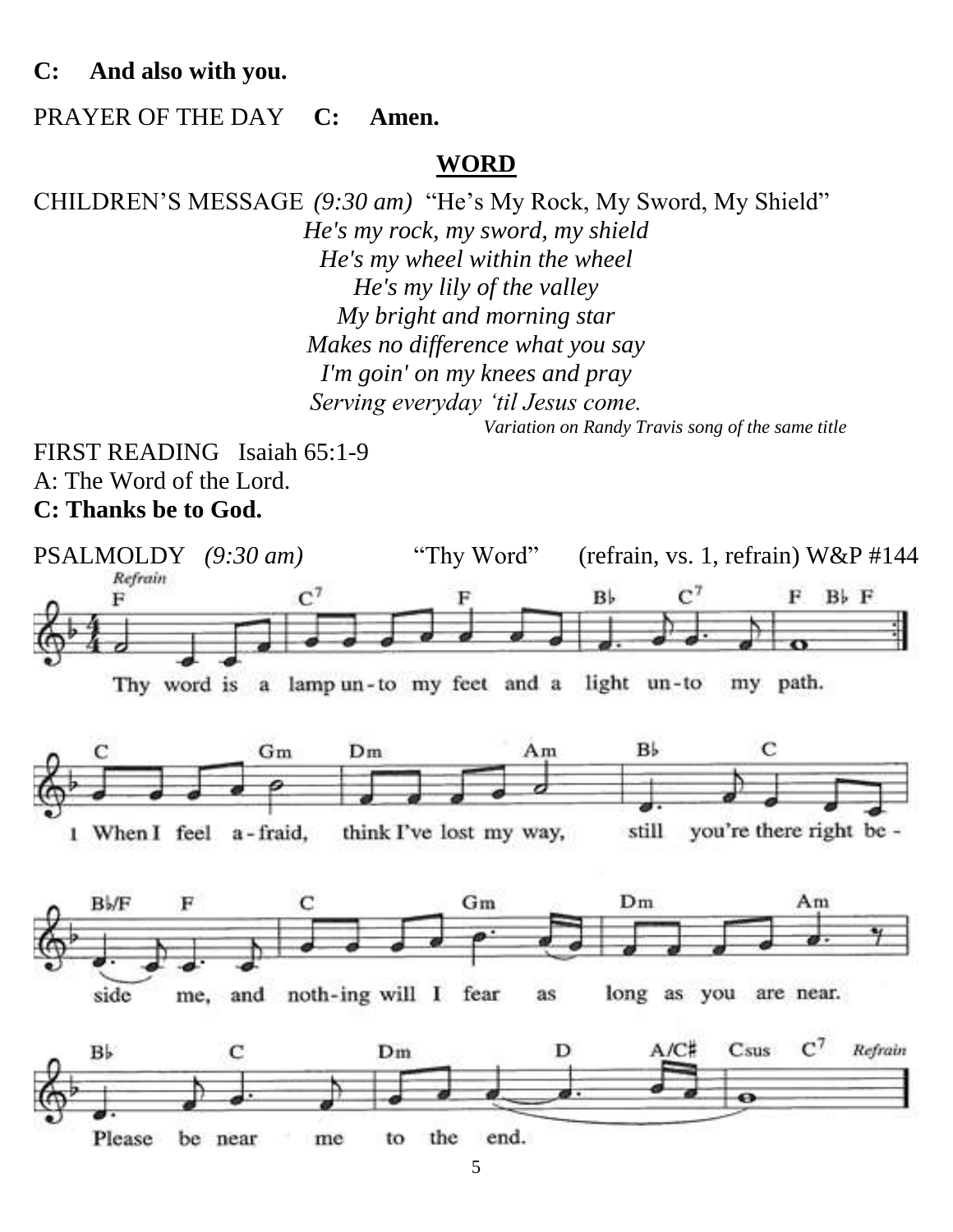THE GOSPEL Luke 8:26-39

P: The Gospel according to St. Luke the eighth chapter.

**C: Glory to you, O Lord.**

*(after the Gospel is read)*

- P: The Gospel of the Lord.
- **C: Praise to you, O Christ.**

THE SERMON Pastor Linda M. Alessandri



THE PRAYERS Each prayer ends: "God, of grace," **C: "hear our prayer."** *When the petition is read that includes those listed in our prayer list, the congregation is invited to join in that prayer by reading aloud the names below. Read only the bold portion of the names, going down the columns. (\*Friends & Family of Haven Members)*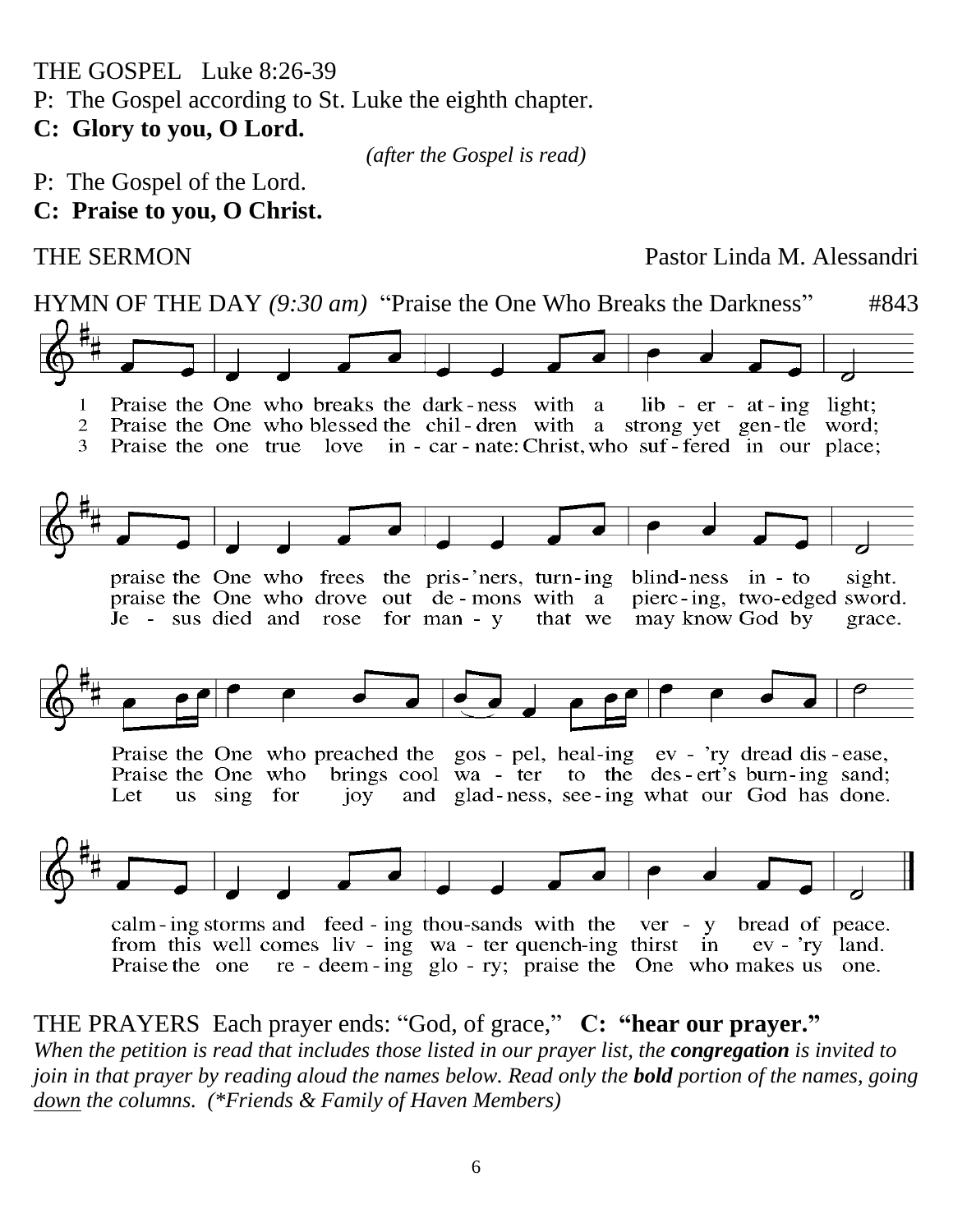… Protect those sent into harm's way for the sake of peace especially **Gavin** Anderson, **Ben** Asbury, **Amanda** Bertucci, **Richard** Collins, **Cole** Conrad, **Nick** Graham, **Michael** McKenzie III, **Travis** Thompson**, Hunter** Wiles.

 **Carol** Shull  **Harold** Rice \***Virginia** White \***Edward** Staley \***Helen** VanderHamm \***Courtney** Belmont \***Caitlyn** Battoe \***Seth** Battoe \***Finn** Battoe \***Diana** Grimes \***Brandi** Allsop \***Debora** Daniels \***Johnny** Wright \***William** Burkley \***Michael** Peterson

\***Amanda** Cunningham \***Thomas Family Larry & Sharon Hartsock Pam** O'Connor \***Ed** Davis \***Archie** Caldwell \***Teresa** Hoover \***Linda** Hollar \***Jay** Morgan \***Ed** Lehman \***Dee** Cooper \***Carolyn** Kline \***Marge** Young \***Donna** Royce

\***Robert** Martin **June** Hess **Jim & Ann** Conrad \***Gary** Friese \***John** Morgan \***Rod & Patty** Bonebrake \***John** Crafton \***Tommy** Davis \***Paul** Pizzini \***John & Nina** Crist \***Stephen** Lockhart \***Vicki** McKuster \***Laura** Dugan

THE PEACE

P: The peace of Christ be with you always.

#### **C: And also with you.**

P: We safely share a sign of God's peace with one another. *(Extend God's peace to others from your seat for now. A wave, bow or fist bump is the safest. Include a wave to those participating at home. There is hand sanitizer in the pews.)*

# **THE MEAL**

# THE OFFERING

# P: It's Offering time! **C: Praise God!**

*(Offering plates are placed at entrances with the bulletins. Thank you for your faithful generosity May God bless what we give and use it to bring wholeness, healing and hope to God's world. Amen.)*

# THE OFFERING PRAYER

A: God of goodness and growth, all creation is yours, and your faithfulness is as firm as the heavens. Water and word, wine and bread: these are signs of your abundant grace.

#### **C: Nourish us through these gifts, that we might proclaim your steadfast love in our communities and in the world, through Jesus Christ, our strength and our song. Amen.**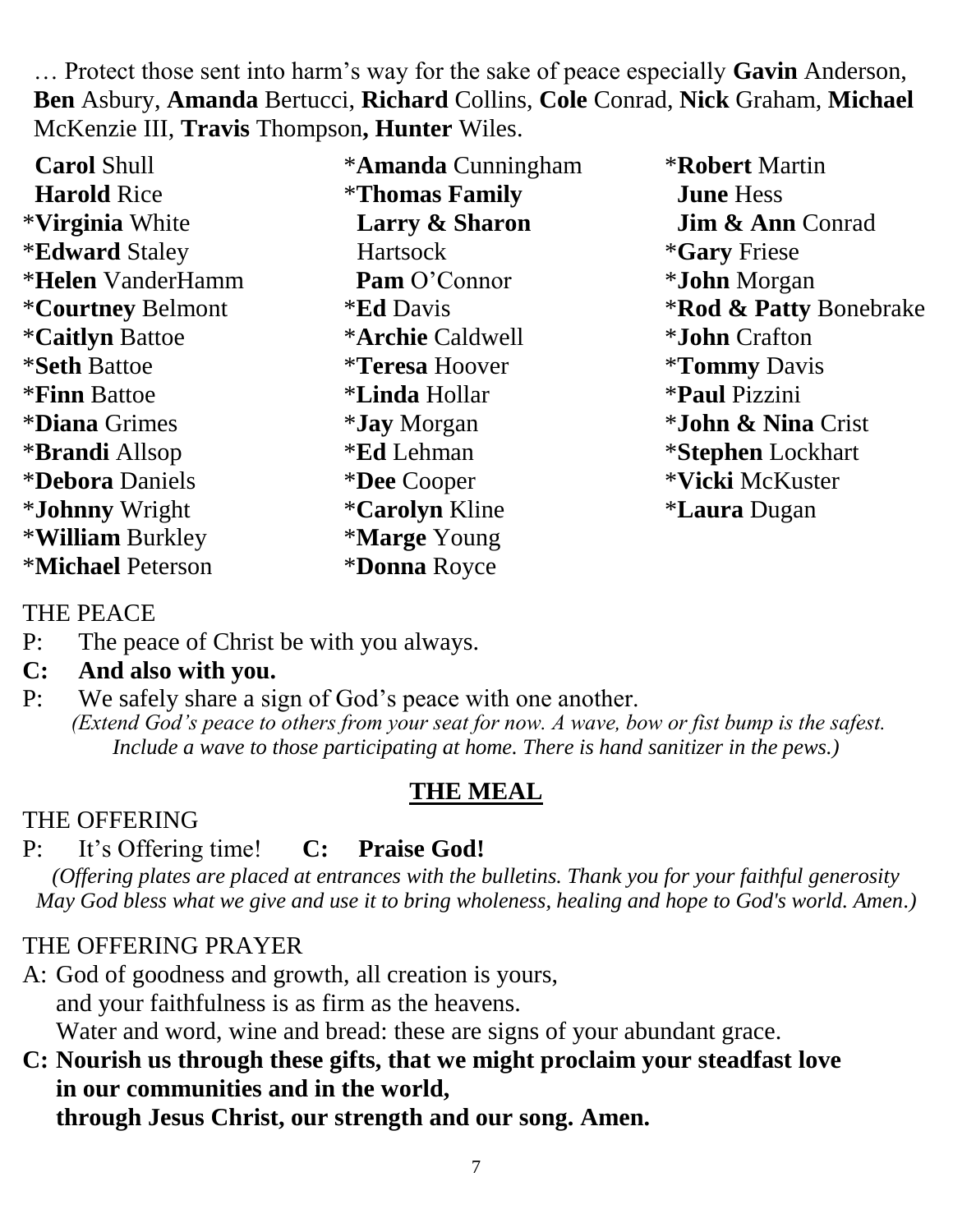THE GREAT THANKSGIVING AND EUCHARISTIC PRAYER

P: The Lord be with you.

### **C: And also with you.**

P: Lift up your hearts.

**C: We lift them to the Lord.**

P: Let us give our thanks to the Lord our God,

# **C: It is right to give our thanks and praise.**

# EUCHARISTIC PRAYER

Holy God, our Maker, Redeemer, and Healer,

in the harmonious world of your creation, the plants and animals, the seas and stars were whole and well in your praise.

When sin had scarred the world,

you sent your Son to heal our ills and to form us again into one.

In the night in which he was betrayed, our Lord Jesus took bread, and gave thanks; broke it, and gave it to his disciples, saying:

Take and eat; this is my body, given for you.

Do this for the remembrance of me.

Again, after supper, he took the cup, gave thanks, and gave it for all to drink, saying: This cup is the new covenant in my blood, shed for you and for all people for the forgiveness of sin.

Do this for the remembrance of me.

Remembering, therefore,

his acts of healing, his body given up, and his victory over death,

we await that day when all the peoples of the earth

will come to the river to enjoy the tree of life.

Send now your Holy Spirit upon us and upon this meal: anoint us with your gifts of faith, hope, and love, that, with thankful hearts, we may be witnesses to your Son.

Through him all glory and honor is yours,

Almighty Father, with the Holy Spirit, in your holy Church, both now and forever. **C: Amen.**

THE LORD'S PRAYER P: Lord remember us in your kingdom and teach us to pray.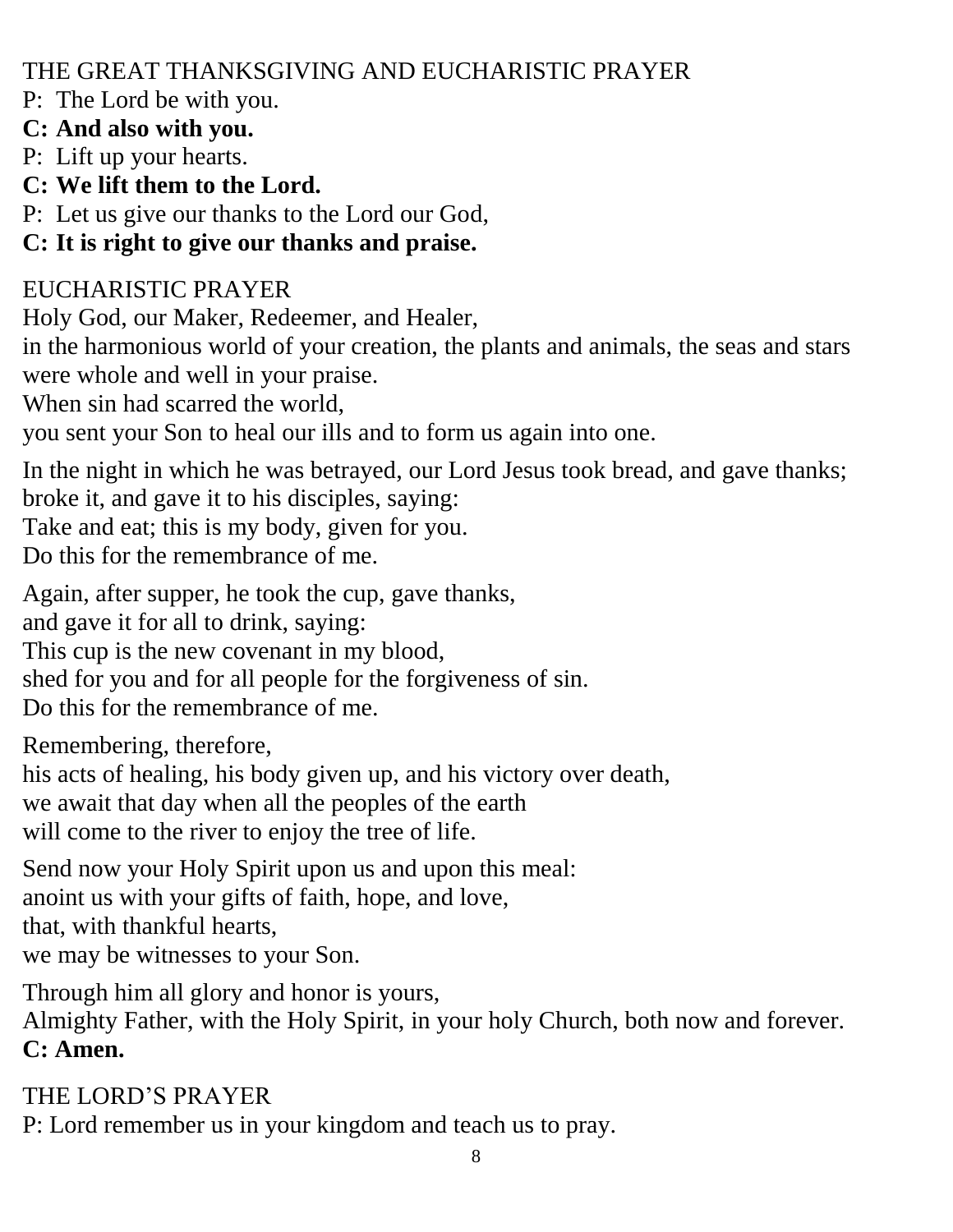**Our Father, who art in heaven, hallowed be thy name, thy kingdom come, thy will be done, on earth as it is in heaven. Give us this day our daily bread; and forgive us our trespasses, as we forgive those who trespass against us; and lead us not into temptation, but deliver us from evil. For thine is the kingdom, and the power, and the glory, forever and ever. Amen.**

### INVITATION TO COMMUNION

- P: Friends of Jesus, come to the table where all are welcome Receive nourishment for your journey in faith and service.
- **C: Thanks be to God.**

### COMMUNION DISTRIBUTION

*For those communing in their homes: Please have your communion set(s) ready, removing the protective film on the host and grape juice. Pastor will then say, "Body of Christ, given for you." Please consume the host. Pastor will say, "Blood of Christ, shed for you." Please drink the grape juice. As your brothers and sisters in Christ in the church receive communion, please pray for them and/or sing the communion songs on their behalf.*

*For those communing in the church: Please come forward at the direction of the ushers to receive our Lord's gift. Holy Communion will be offered in bread and wine. Grape juice is also available in the center of the communion tray offered by the assisting minister. At the parent's discretion, children may receive a blessing or communion. Parents please let pastor know your preference for your children.* 

*For those communing in the church at the altar rail: You may choose to stand or kneel. Masks are optional. The usher will invite your row to go to the rail using one aisle. Please place your used communion cup in the basket offered by the acolyte. Use the aisle on the other side of your pew to return to your seat.* 

*For those communing at their place: Pastor and the assisting minister will come to you. If an usher does not come to stand beside you so the pastor knows to come, please raise your hand as pastor looks around the sanctuary for any who still are to receive the sacrament.*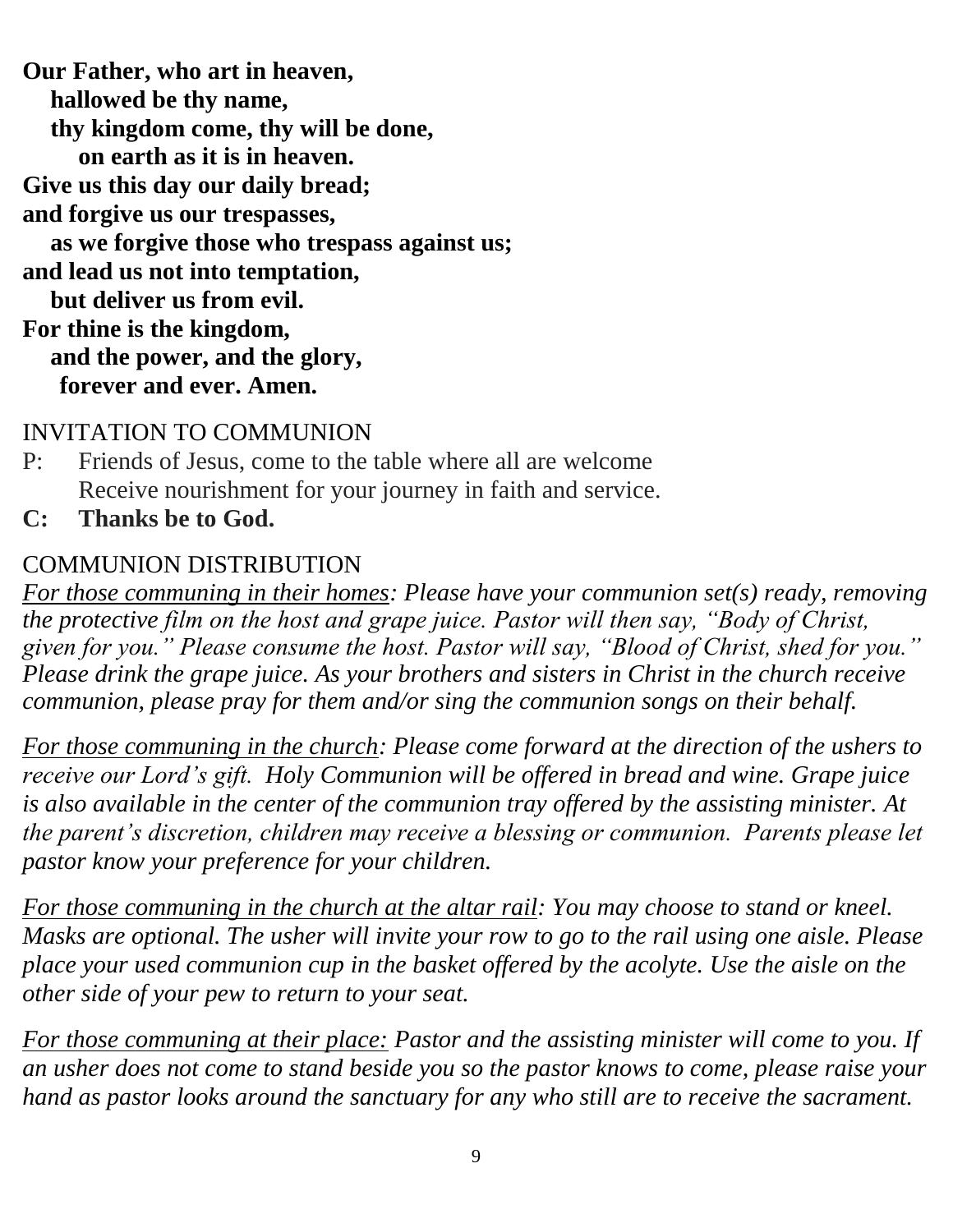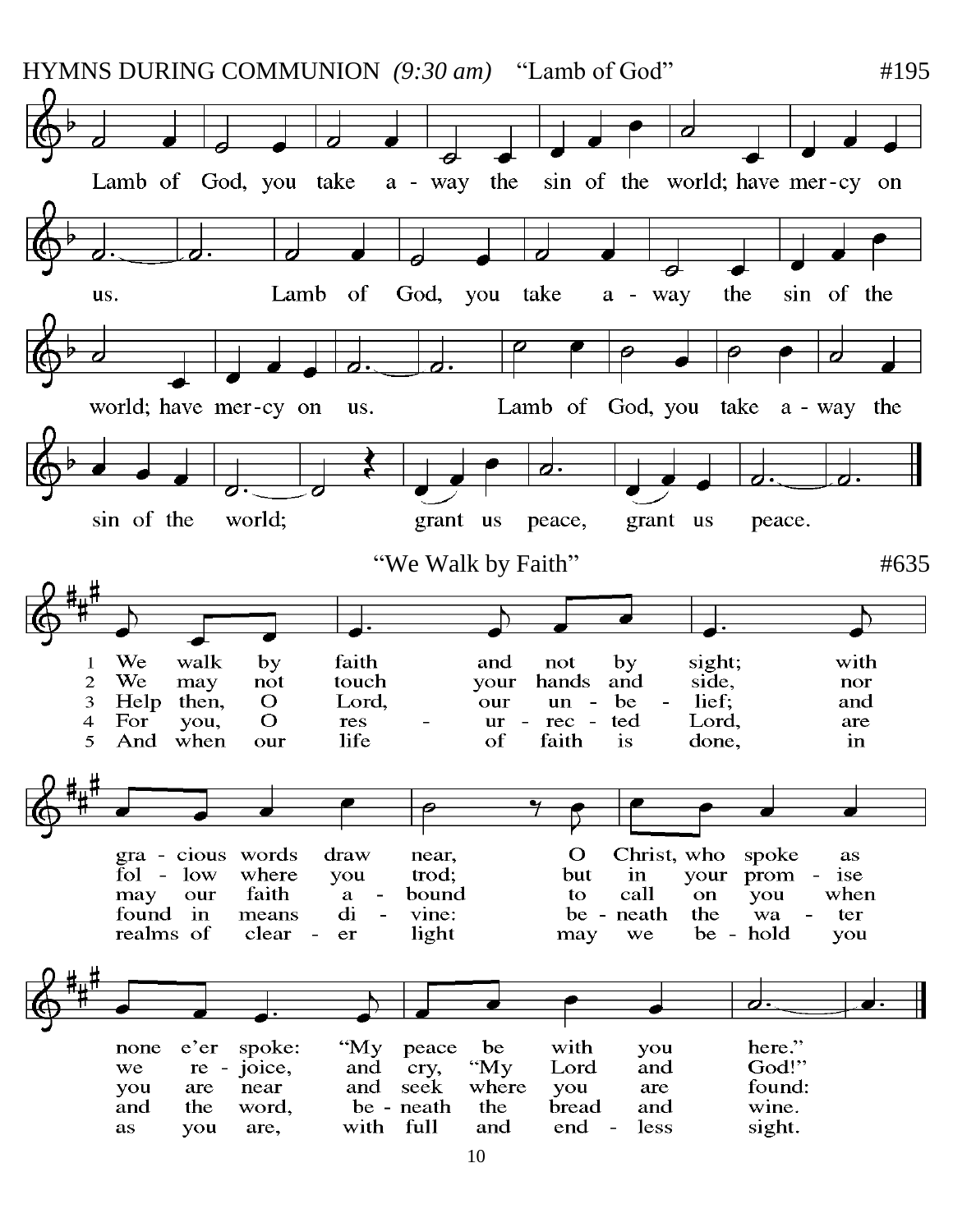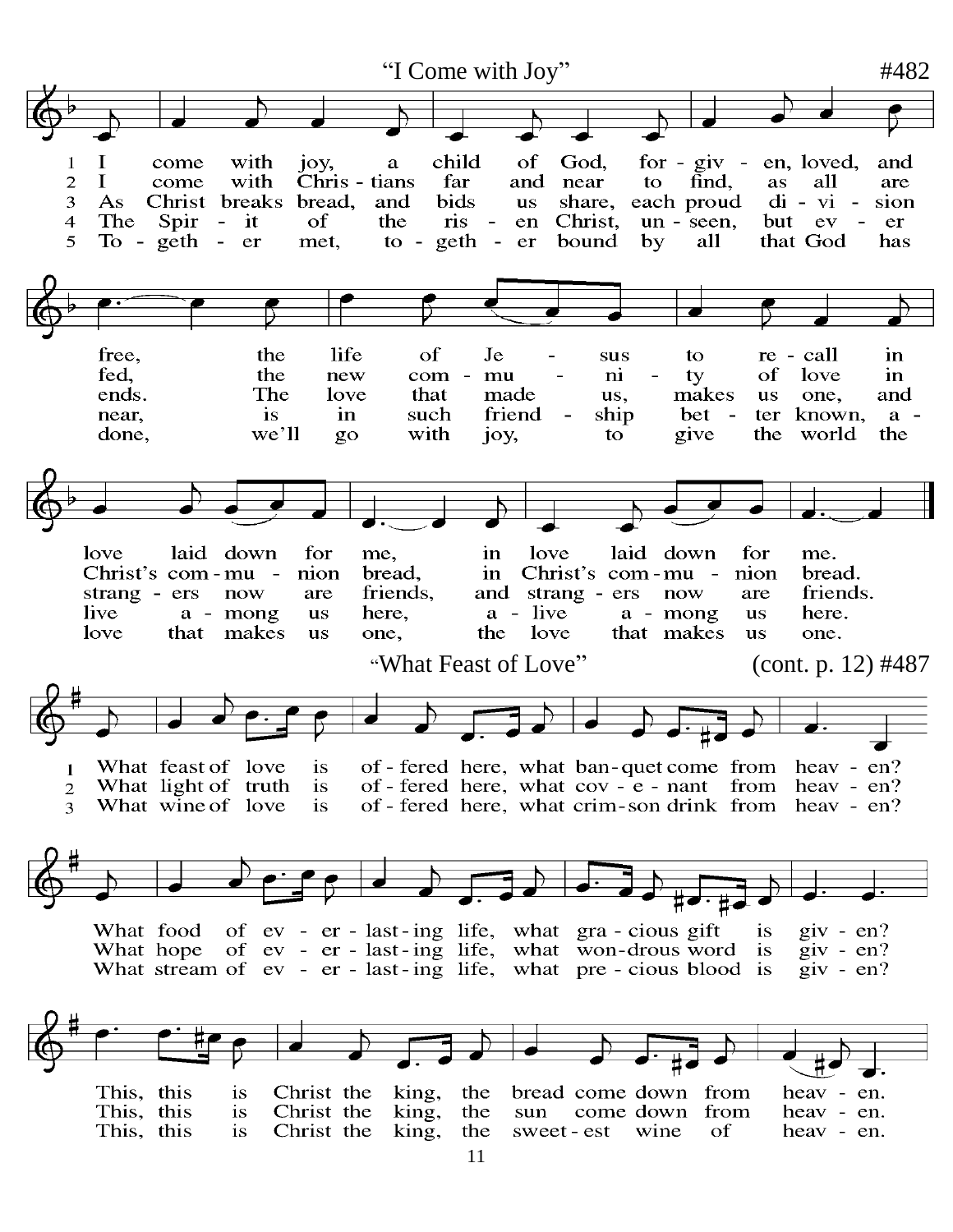

TABLE BLESSING **C: Amen.**

#### POST COMMUNION PRAYER

- A: God of the welcome table, in this meal we have feasted on your goodness and have been united by your presence among us.
- **C: Empower us to go forth sustained by these gifts so that we may share your neighborly love with all, through Jesus Christ, the giver of abundant life. Amen.**

#### **SENDING**

#### BLESSING

P: Neither death, nor life, nor angels, nor rulers, nor things present, nor things to come, nor powers, nor height, nor depth, nor anything else in all creation, will be able to separate us from the love of God in Christ Jesus. God, the creator,  $\pm$  Jesus, the Christ, and the Holy Spirit, the sustainer, bless you and keep you in bold faith, now and forever.

**C: Amen.**

SENDING HYMN *(9:30 am)* "A Mighty Fortress Is Our God" (p. 13) #504

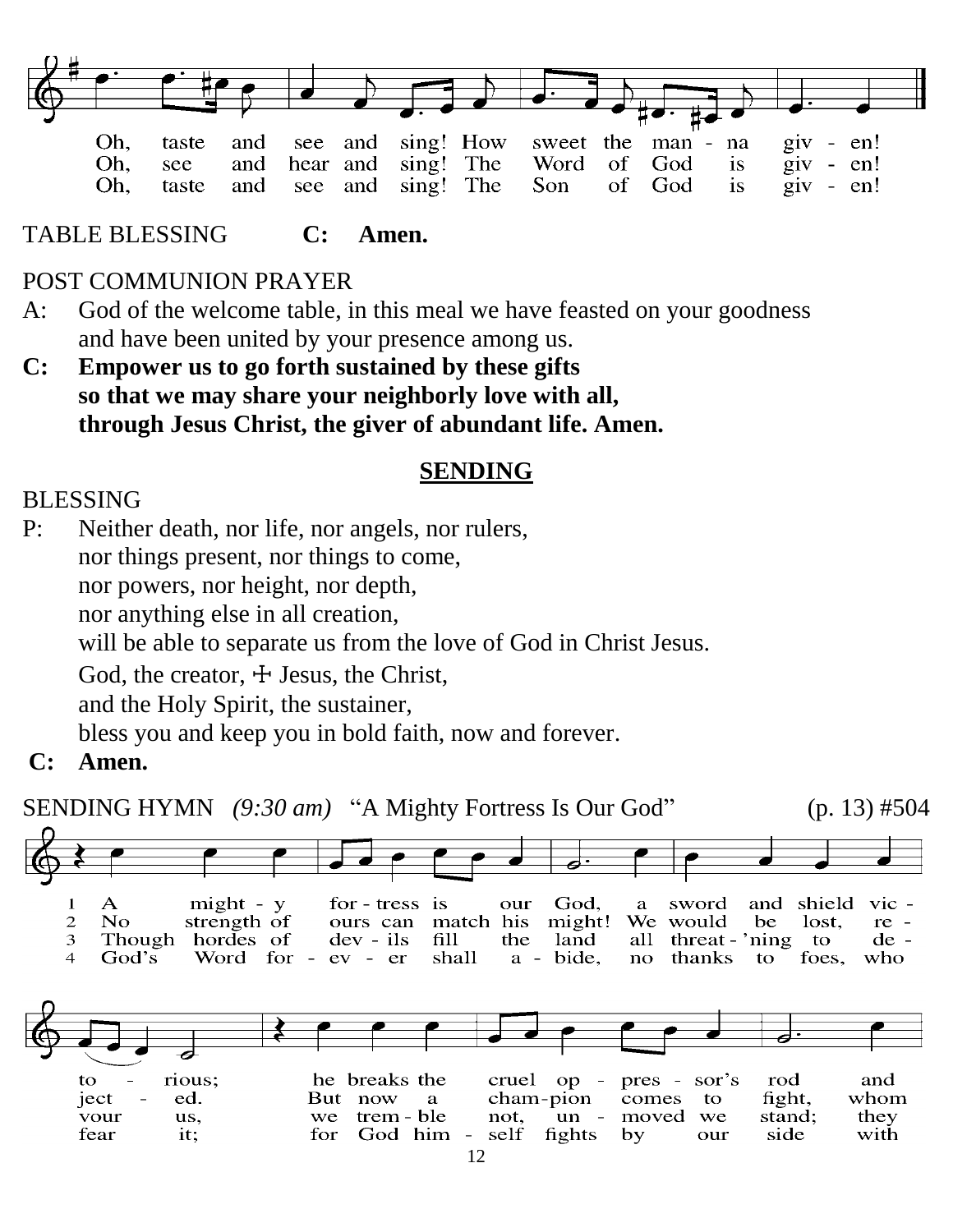

#### DISMISSAL

A: Christ is with you. Go in peace. Serve the Lord. **C: We will! Thanks be to God.**

*Copyright © 2021 Augsburg Fortress. All rights reserved. Reprinted by permission under Augsburg Fortress Liturgies Annual License #31903. New Revised Standard Version Bible, copyright © 1989, Division of Christian Education of the National Council of the Churches of Christ in the United States of America. Used by permission. All rights reserved. Text, Music and permission to podcast/stream used with permission of Augsburg Fortress Copyright License #SAS011903, CCLI #1322444 and ONE License #A-736233. All rights reserved. Add to our latest copyright notes: The Bible text is from the New Revised Standard Version Bible, copyright 1989 by the Division of Christian Education of the National Council of the Churches of Christ in the USA, and used by permission.*

#### **Serving God's People this Sunday Morning: June 19, 2022**

| <b>Presiding Minister</b> | Pastor Linda Alessandri                  |
|---------------------------|------------------------------------------|
| <b>Assisting Minister</b> | Aura Neikirk                             |
| Organist                  | Stephen Pastena                          |
| Acolyte                   | <b>Piper Meredith</b>                    |
| <b>Ushers</b>             | Bob Snyder, Susan Strobl, Elaine Michael |
| Coffee Fellowship         | Joyce and Stephanie Meredith             |
| <b>Altar Flowers</b>      | <b>Sharron Moser</b>                     |
| Securing the Building     | Doug Wright, June Hess                   |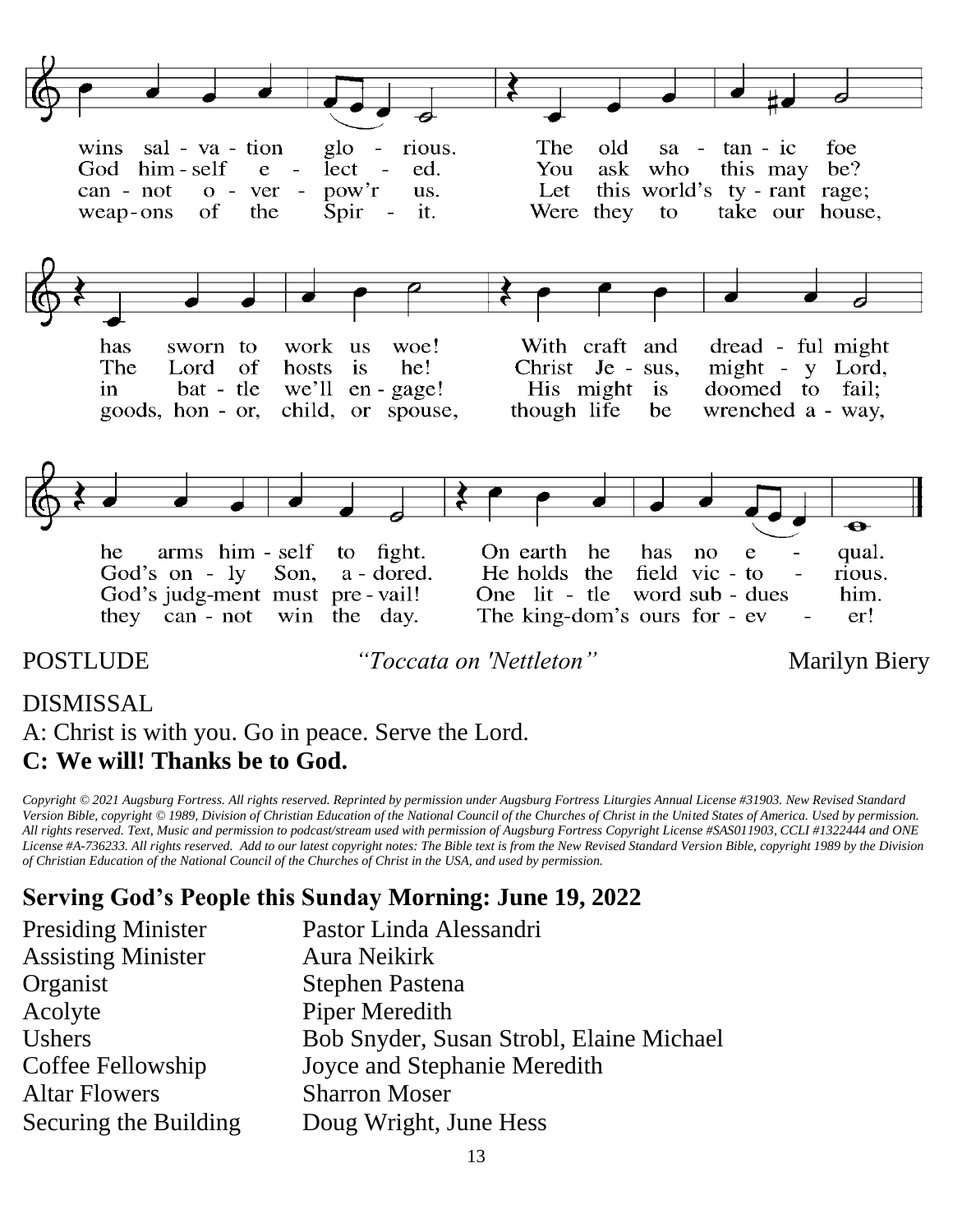# **We also Remember in Prayer:**

Our homebound members: *Irene Giffin, Phyllis Meyers and Dorothy Zinkand.* Military personnel serving in harm's way: *Gavin Anderson, Ben Asbury, Amanda Bertucci, Richard Collins, Cole Conrad, Nick Graham, Michael McKenzie III, Travis Thompson, Hunter Wiles.* 

*Hospital Admissions: PLEASE call Haven's church office (301-733-5056) or Pastor Alessandri (301-745-4216) if you or a loved one have a planned or emergency admission to the hospital. We also want to add you or your loved one to our prayer list so our congregation can lift you up in prayer.*

*The flowers on the altar are given to the Glory of God in Memory of my mother, Reba Williams whose birthday was June 19, 1917 given by Sharron Moser.*

*The Readings for next week: June 26, 2022 – 1 Kings 19:15-16, 19-21, Ps. 16, Gal. 5:1, 13-25, Lk. 9:51-62*

### **Serving God's People next Sunday morning: June 26, 2022**

| Pastor Linda Alessandri                     |
|---------------------------------------------|
| Nancy Newkirk                               |
| <b>Stephen Pastena</b>                      |
| <b>Raeleigh Dorsey</b>                      |
| Amy Mason, Kathleen Kline, Marge Cunningham |
| Parish Life Team                            |
| <b>Mason Family</b>                         |
| Doug Wright, June Hess                      |
|                                             |





# **FAITH BUILDING TOGETHER** – WOW! WOW! WOW!

As of June 12, **\$93,162.10** has been donated toward our \$100,000 building loan. Thank you. And, to God be the glory!

### **COMING UP THIS WEEK:**

- **June 20 OFFICE CLOSED** *(observation of Juneteenth)* 7:00 Council
- **June 23 10:00 Women's Bible Study** (*Parlor*)
- **June 25** 5:00 Worship Service (in-person)
- **June 26** 9:30 Worship (in-person/FB Live)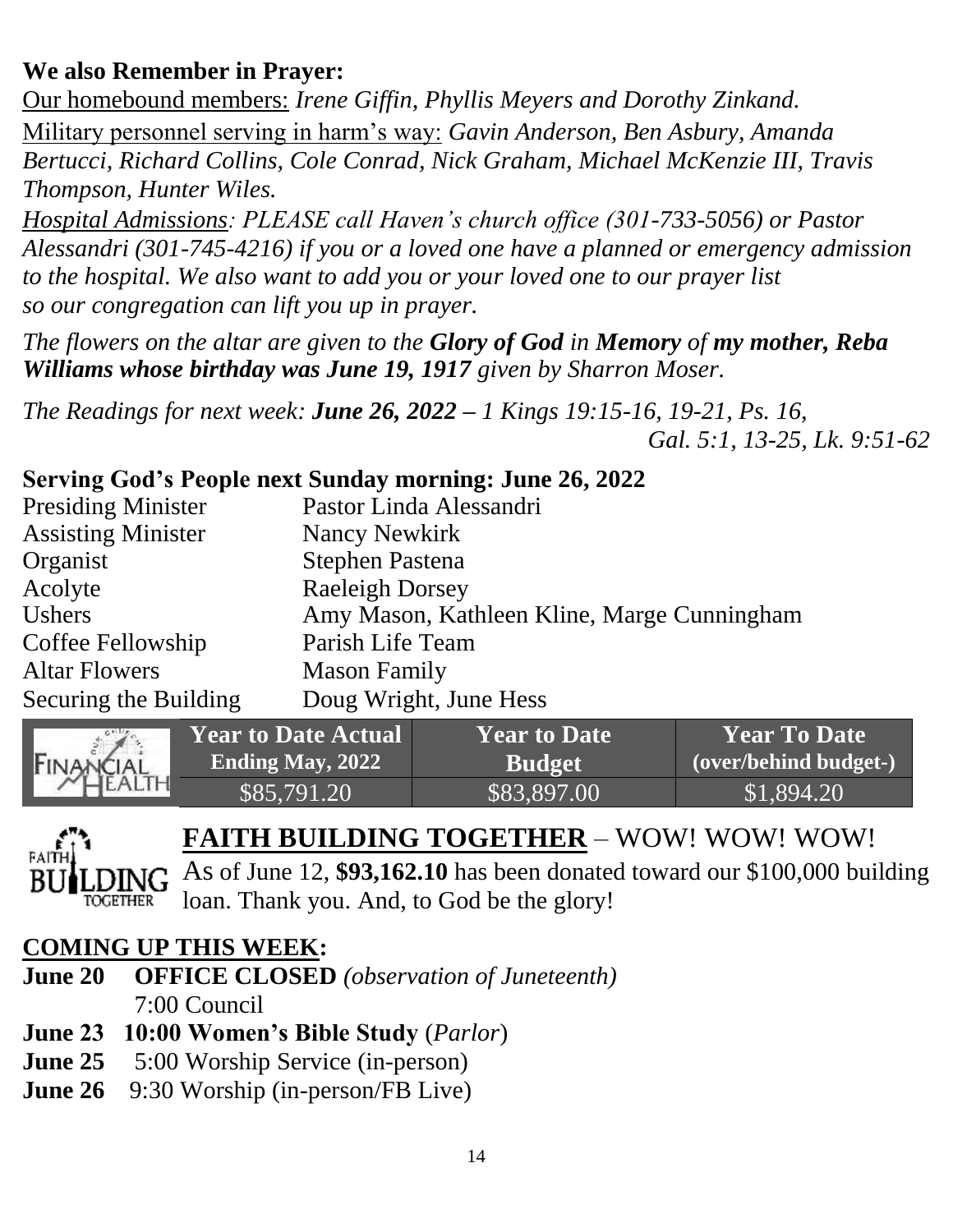# **ANNOUNCEMENTS**

**WOMEN'S BIBLE STUDY** – Women of Haven will meet **Thursday, June 23, at 10:00am** in the Parlor. We will study and discuss "Across the Generations" the first "Devotional" in the May/June "Gather" magazine. All women are invited and welcome.

**NEXT SUNDAY WE CELEBRATE SOME OF OUR GRADUATES!** Before we discontinue coffee fellowship this summer, we will honor the 2022 graduates who are able to be in town on June  $26<sup>th</sup>$ . Any who can't be here will still be honored at worship when we know they will be able to attend. Be ready to celebrate the achievements of our young members and their bright futures.

**HAVEN'S LANDSCAPE STILL NEEDS SOME LOVE** Thanks to several helpers, a great deal of work was completed but there is still more weeding and mulching to do. Can you help? Doug will be at the church Saturday mornings until its done. So, please come with your weeding tools and help enhance our "curb appeal". Thanks, Property Team

# **DISCIPLESHIP OPPORTUNITIES**

# **KNIT? CROCHET? LIKE TO LEARN? YOU ARE INVITED** - Do you knit or

crochet or would you like to learn to knit or crochet? (It is pretty easy to learn & we have volunteer instructors). Then please join us on Thursday, June 30 from 10:00 am to noon in the Haven West for a time of fellowship as participants practice or learn these skills. We will also consider various ministries which use knit & crocheted items as possible outreach ministries for Haven. If you have knitting or crocheting needles or yarn, please bring them with you. Some needles and yarn will be available. If you have questions please contact Debbie Jo Kline (301-991-6099) or Nancy Newkirk (301-302-7266).